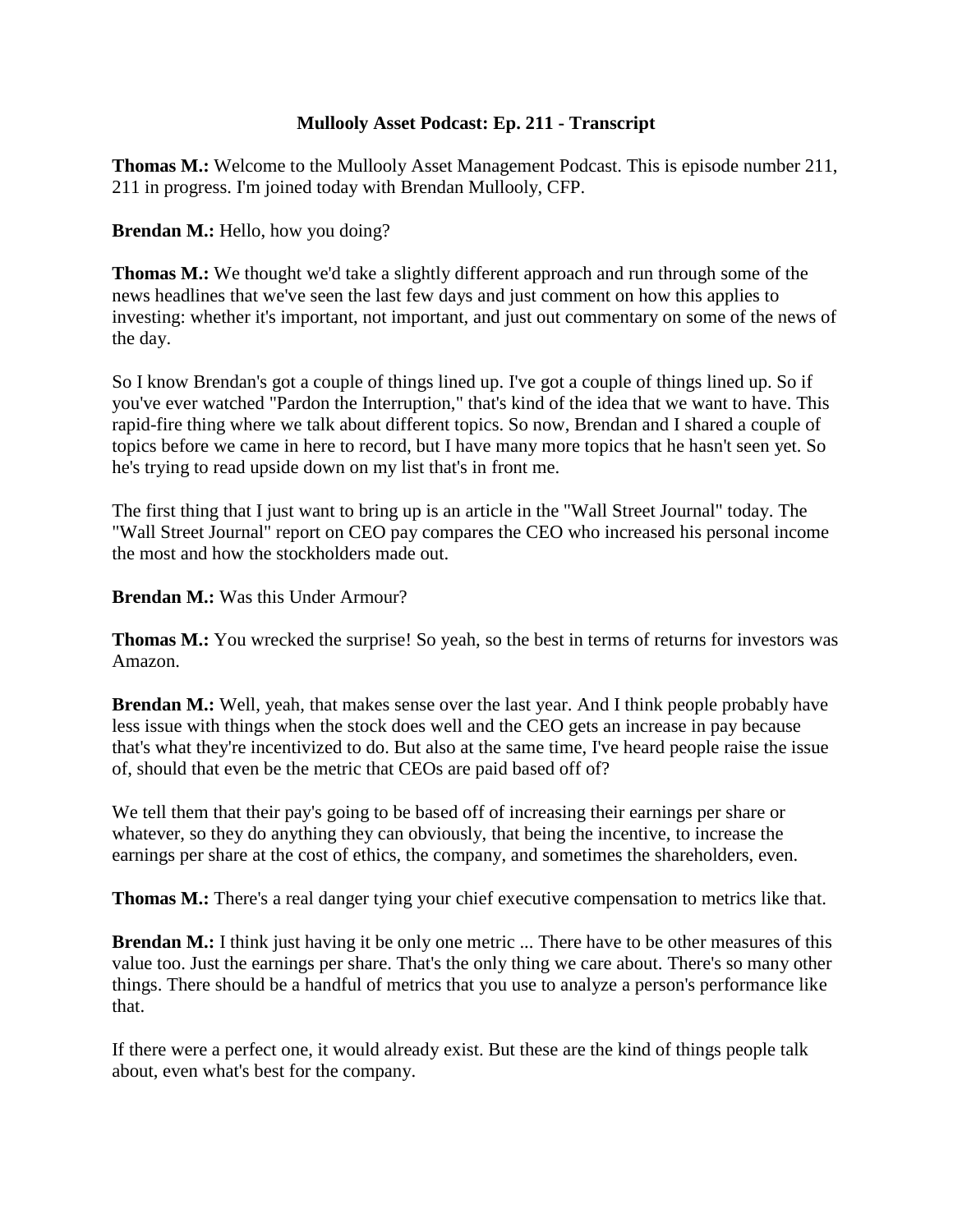**Thomas M.:** And just seeing what shareholders received, over the last year, Amazon is up, according to the article, 56%. Bezos did not take an increase in pay, so he was paid \$1.7 million the year before, \$1.7 million in this year that they measured. So no increase in pay for him. Stockholders made 56%.

**Brendan M.:** But also, how much of Amazon stock does Bezos own? Right, so.

**Thomas M.:** Yeah, he did okay.

**Brendan M.:** Totally, he's doing fine. That's kind of interesting, he didn't take any kind of a pay increase, but he's always been kind of an eccentric leader anyway in terms of what he will and will not do.

**Thomas M.:** This was a guy who I think 10 years ago when "60 Minutes" interviewed him, he was driving a Honda Accord. And he's like, "What's wrong? It's a good car."

**Brendan M.:** I always liked ... I'm pretty sure that this was Bezos, so forgive me if it wasn't. But I think they were talking about the Fire Phone or something and how much of a failure it was, and he was like, "Yeah, it was a total failure. And we're going to have more total failures just like that one in the future and maybe even bigger ones, probably bigger ones."

I love that mentality of, "Yeah, we're going to fail, and that's okay." And it has been okay, obviously.

**Thomas M.:** Yeah, they're failing their way to a success. So speaking of failure, if you want to call it that, at the opposite end of the spectrum, Kevin Plank.

**Brendan M.:** Right, that was the premise of the article. He was the picture on there with Under Armour. So he got a big increase in pay, and the stock was cut in half basically.

**Thomas M.:** I wouldn't want to be his PR guy right now. He's having a tough year.

**Brendan M.:** Bad optics, I think.

**Thomas M.:** Yeah, the stock is down 50%. His pay is up 100%, so he went from around \$2 million to \$4 million. So his pay doubled. Everybody lost money involved, but he's the biggest shareholder in the company too. So he's suffering right alongside it as well.

Like you said, Brendan, I think this is an unfair metric to use. But it sure makes for good headlines.

**Brendan M.:** Yeah, there's no good way to sell that disparity in terms of his pay increase and the stock's performance but also stock's performance over one year could be complete noise. We know that very well, but ...

**Thomas M.:** And one year is such a small window.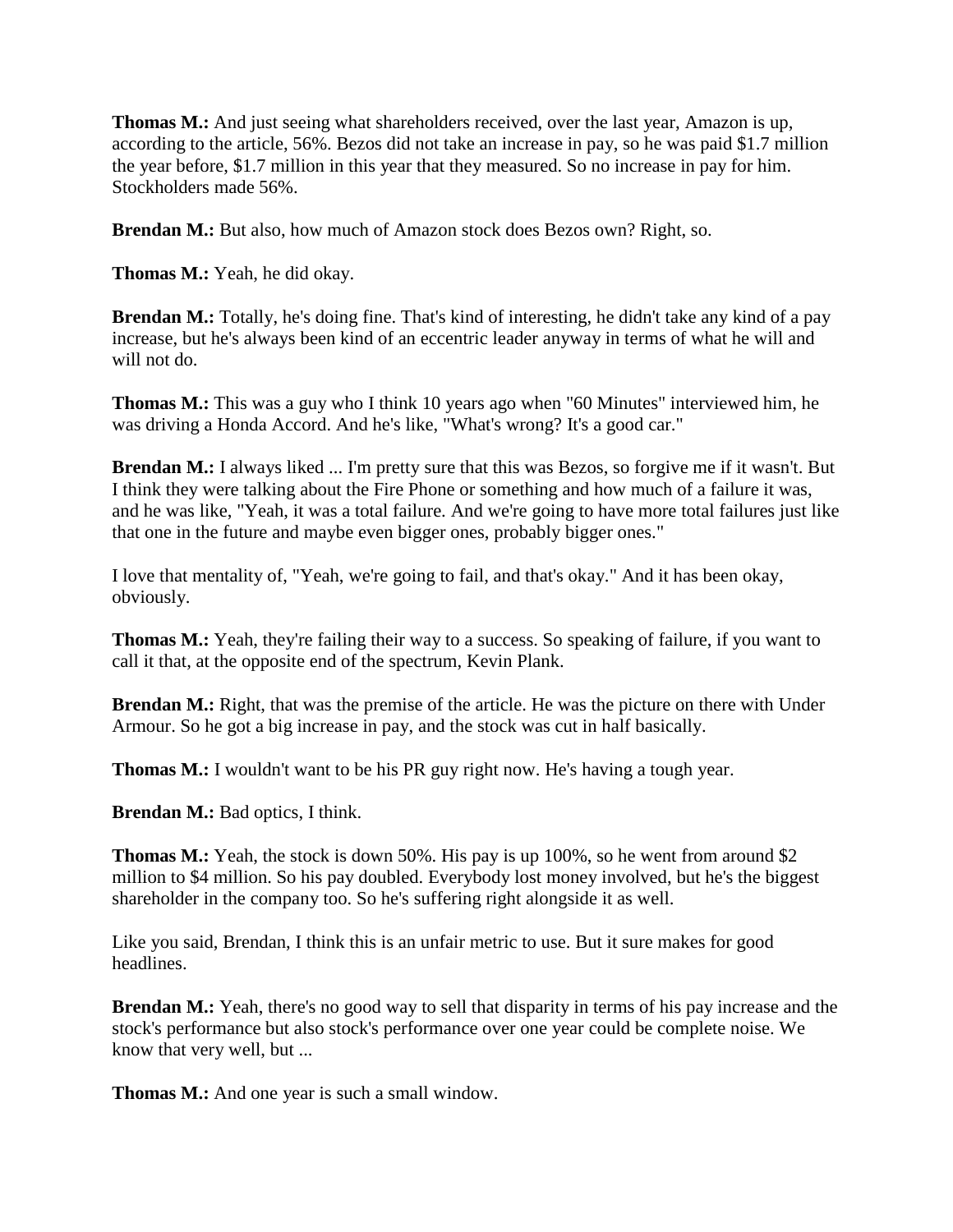**Brendan M.:** Yeah, so it's tough to say. Right now it looks bad, but if we're a decade from now and Under Armour is still competing with the likes of Nike and Adidas and has become a bigger company and the stock price has translated, then who cares? But it's tough to say now whether it'll be that, or if Under Armour just goes under or is bought out by somebody else. We don't know.

Announcer: Tom Mullooly is an investment advisor representative with Mullooly Asset Management. All opinions expressed by Tom and his podcast guests are solely their own opinions and do not necessarily reflect the opinions of Mullooly Asset Management. This podcast is for informational purposes only and should not be relied upon as a basis for investment decisions.

Clients of Mullooly Asset Management may maintain positions in securities discussed in this podcast.

**Brendan M.:** So I saw one in the past week that was ... The title was "How the Oil Rally Took" Forecasters by Surprise."

**Thomas M.:** Okay, so was it Morgan Housel? Or who was it that made that quote? I think we all retweeted it.

**Brendan M.:** Yeah, so I actually saw something that he wrote today, and he was actually referencing Danny Kahneman. And Kahneman said that the correct lesson from surprises is just that the world is surprising. And Morgan was kind of saying that the problem is we take surprises or things that we were wrong about and try to learn specific lessons from them, like in the tech bubble that internet stocks were bad, instead of just recognizing that we need more room for error.

So more room for error means less ego and means being ... You can still make forecasts, but you should be able to recognize that there's a very high probability that you could be wrong. Or you should at least recognize the probability even if you feel sure about it.

**Thomas M.:** I think the big takeaway from the tech wreck was that eyeballs mean nothing because analysts were saying, "Look at the eyeballs, the impressions that they're getting." And it turned out to be totally nothing.

**Brendan M.:** But the naysayers got called idiots for four, five years before that because "The fundamentals don't matter. This is the new economy." And they were right. But they were too early. So it's like their forecast may as well have been wrong for three, four years while these stocks continued to skyrocket.

Ultimately, they were proved right, but I think the macro lesson here, so to speak, is just that forecasting is really hard. And that we all need to recognize that forecasts don't always come true and that they are just guesses, hopefully educated ones. And that we should leave space to be wrong.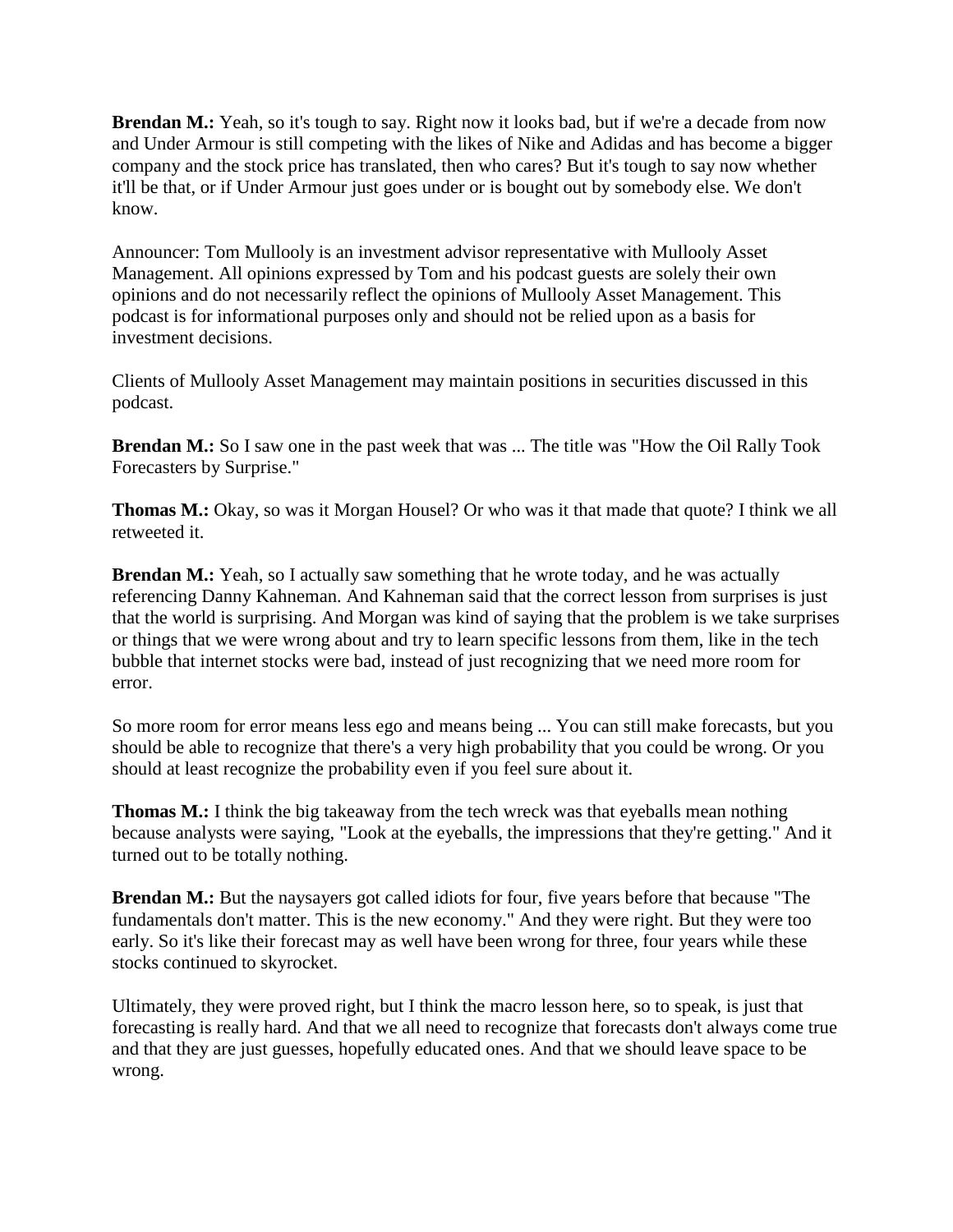So if you're making investments based upon forecasts, which all of us do ... We all have beliefs about the future regardless of how strongly held or what they're based on: fundamentals, technicals, whatever it is. We're all making forecasts, but we should be able to recognize that we probably need to do something like diversify or have margin for error because we're going to be wrong about a bunch of stuff.

And we just want to be able to be right enough so that we're not blown up.

**Thomas M.:** Right, and I think the tweet that we all saw was "Earnings didn't miss estimates. Estimates missed earnings."

**Brendan M.:** Right, yeah, and that's true. I kind of went off on a tangent there, but Morgan did say that too.

**Thomas M.:** So one of the bigger stories this week in the news has been what's going on in the emerging markets and the US dollar.

**Brendan M.:** Off of the lows, which were back in February, the dollar is now up like 5% or 6%. On the year, it's up like 1% or 2%. But when you see reversals of trend in currency like the dollar, you start hearing a lot about what is and is not correlated with the dollar, what this move in the dollar is going to mean. It's tough to say sometimes because it depends on over what time frame.

So a move in the dollar over two to three months, like what we're seeing now can be meaningless. It may or may not impact US or international stocks, not sure.

**Thomas M.:** One of the headlines that we saw the last few days was how global growth is stumbling in 2018, but we only have numbers through April, if that. They're all going to be revised.

**Brendan M.:** We'll change the story in October if performance has improved. It's all the performance driving the narrative. But yeah, we're looking out the rearview mirror now. I think at the beginning of the year, I'm not sure ... I didn't see many people predicting that the dollar trend was going to reverse. And even if they did, you could look at a year like 2016.

So most people would say, "If the dollar's going up, that's bad for emerging market stocks." That's a pretty well-known correlation.

In a year like 2016, we saw the dollar up I think somewhere in the realm of 5% or 6% on the year, and emerging market stocks were up 10% that year ahead of large-cap US stocks, S&P500, developed markets. So great, take your correlations and throw them out the window.

**Thomas M.:** The story didn't fit the narrative. Again.

**Brendan M.:** Right.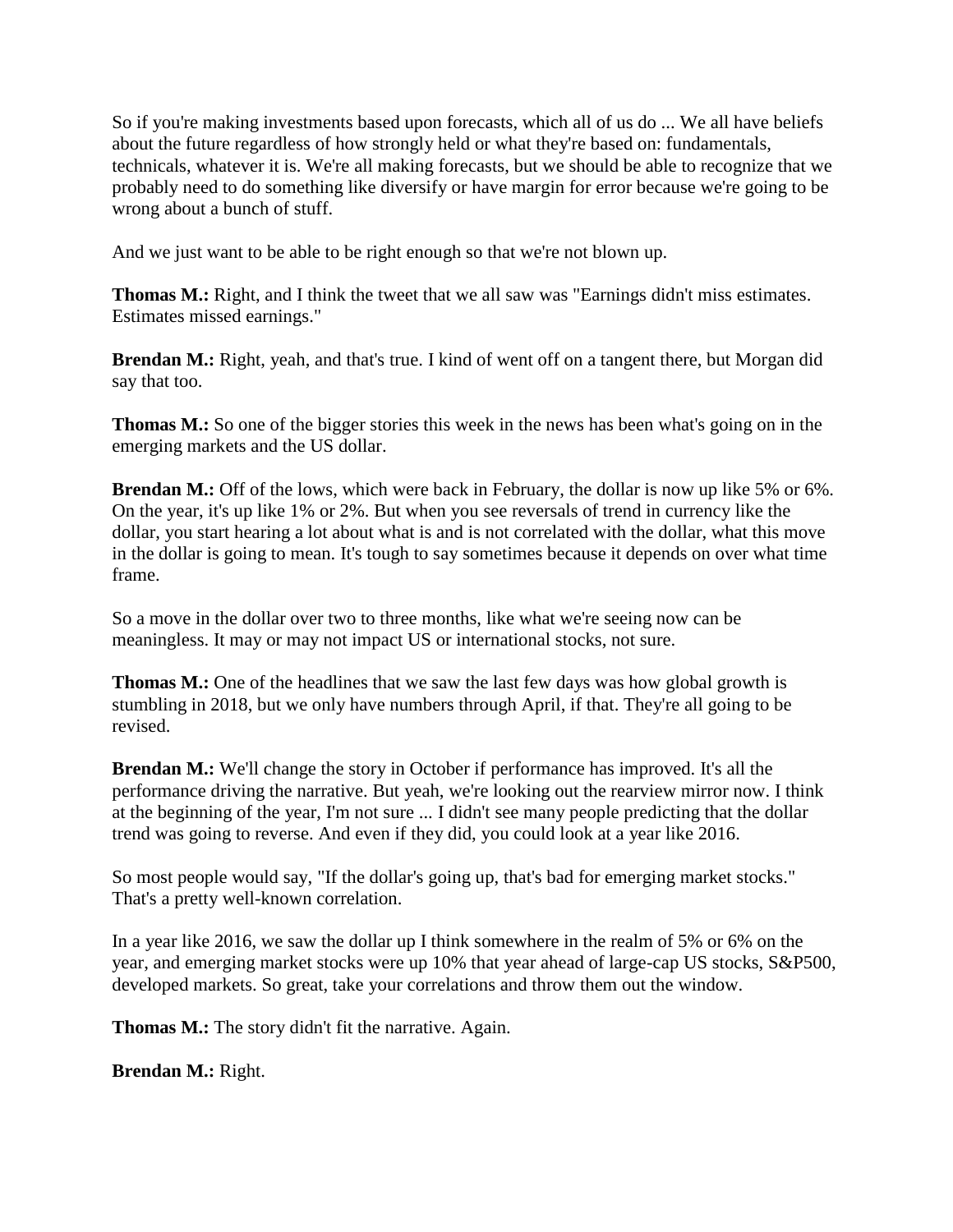**Brendan M.:** So it's good to know what is going to drive correlations because these things tend to be true, generally, over longer stretches of time, so you can construct a portfolio that works that way. So if you're looking at the dollar today and you have a diversified portfolio, something that might be helped over the long term by a move up in the dollar could be like small-cap US stocks.

Great, we have some exposure there. So that's good. Maybe the emerging market stocks aren't doing as well because of a move in the dollar. Okay, we have some exposure there too, and when that trend reverses, then emerging markets are going to lift us in a falling dollar environment. And the small-cap stocks are going to lag a little bit.

**Thomas M.:** It's also ... I can't think of a clever analogy, but it seems like when a group moves into favor, we start getting a lot of calls from people saying, "I see everyone's talking about oil. Don't you think we should have oil?"

Well, you should've had it by now.

Or, "Everybody's moving into bonds. Don't you think we should have some bonds?"

Well, we should've had it, or you should've had it by now.

**Brendan M.:** What you're actually asking with that question ... What you're saying, basically, is that you want six-months ago bonds.

Thomas M.: Right.

**Brendan M.:** You're saying ...

**Thomas M.:** Can we go back in time?

**Brendan M.:** Yeah, and we can't. So if there are things that we think belong in our portfolio, we should be analyzing them regardless of the situation that's going on. So we don't care whatever direction oil is going in. We obviously know it can go up and down, and it's going to do that over the time that we own it. What would be the thesis for having this in the portfolio? What purpose does it serve, and what's our reasoning for owning it?

**Thomas M.:** It's a good thing we have that flux capacitor though. Yeah, we can go back in time.

**Brendan M.:** Just in case, we can hop back in time. It'll be good.

**Thomas M.:** So I did pick up a couple of little tidbits about what's going on in Argentina. Inflation right now is running at 20%. We are freaking out in the United States about whether inflation will be 2% or 2.25%. Argentina, the inflation rate over the last 12 months is 20%. The central bank last week raised their rates to 40%, 4-0 percent.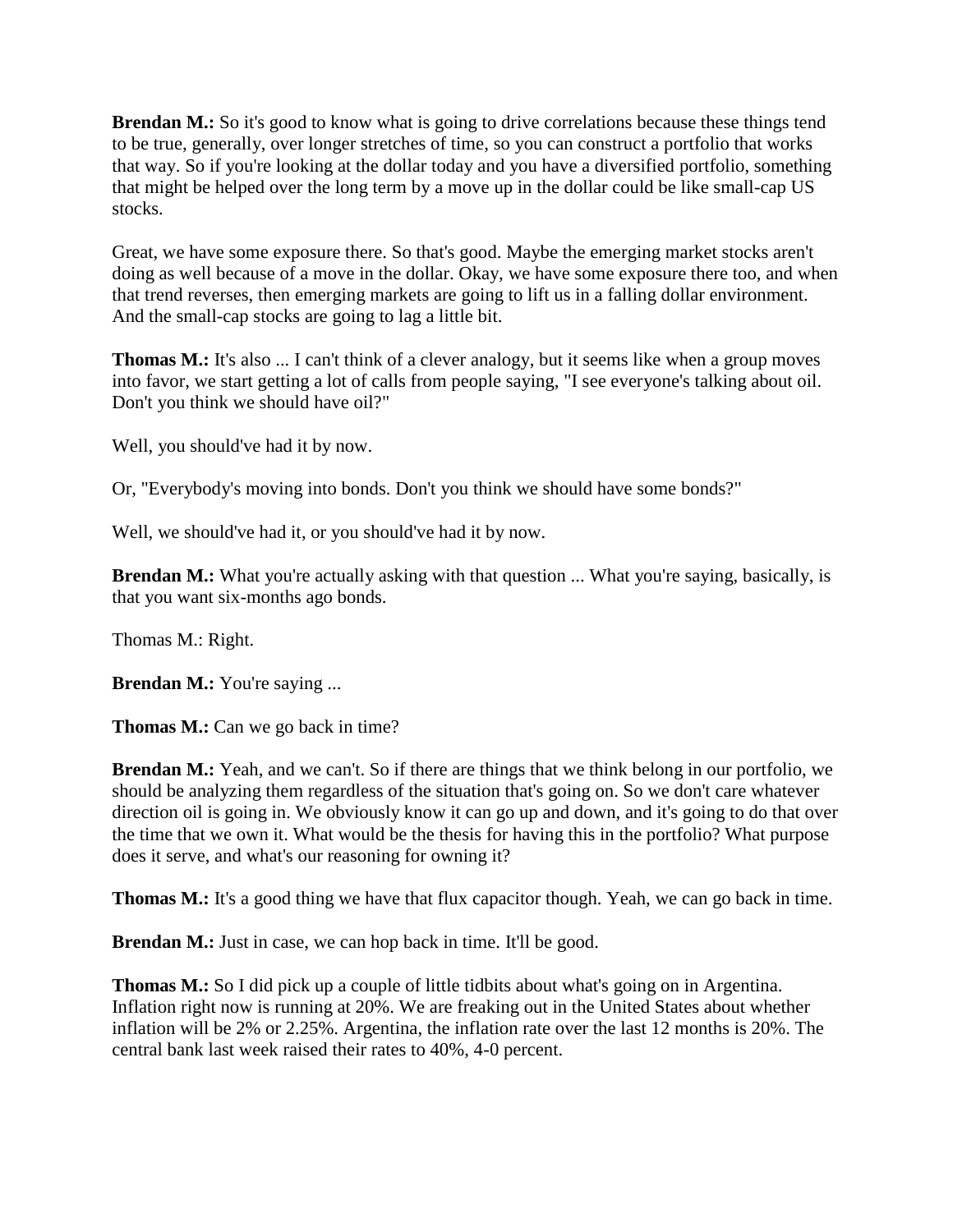And one of the arguments was, "Yeah, but only 15% of their imports in Argentina come from the US. So why should a rising dollar hurt them?"

What I found was 88% of imports are actually invoiced in US dollars, so practically everything coming in is being paid out in dollar. It may not come from the US, but that's the method of payment. So a rising dollar is going to really hurt them.

Something else I think a little more closer to home is that short-term bond funds in the last month, in the month of March, pulled in \$168 billion.

**Brendan M.:** Right, so these are one- to three-year bonds?

**Thomas M.:** Correct. And this is short-term bond funds meaning short-term bond mutual funds and short-term ETFs.

**Brendan M.:** So people are worried about having too much duration in a rising interest rate environment?

**Thomas M.:** Right.

**Brendan M.:** So longer bonds are going to be hit the hardest as interest rates are rising, and we've seen that. Things like the 30-year T bond, the price has to come down more to justify a change in interest rates.

**Thomas M.:** And taking on the time that you're going to be tied up in a 20-year or 30-year investment.

**Brendan M.:** Sure, opportunity cost.

**Thomas M.:** Right, so the price is definitely going to be moving. But this kind of leads to another discussion that we have with clients a lot about bond funds versus individual bonds. So one of the big discussions is, "Hey, if we own bonds, interest rates can go up, down, sideways, I know that in some point in the future, I'm going to get back at maturity, I'm going to get back my original investment. That's better than being in a bond fund where they're constantly flipping over the bonds in the portfolio."

What's your take on that?

**Brendan M.:** Yeah, I don't agree. So one of the big issues I have with that argument is first off that when we see interest rates go up, it usually means that there has been some kind of inflation in the economy. So when you're getting your nominal dollars back from your individual bond purchase in the future, they're worth less.

So yeah, you're getting your \$1,000 face value back on the bond, that maturity, but it's not worth \$1,000 anymore because of inflation.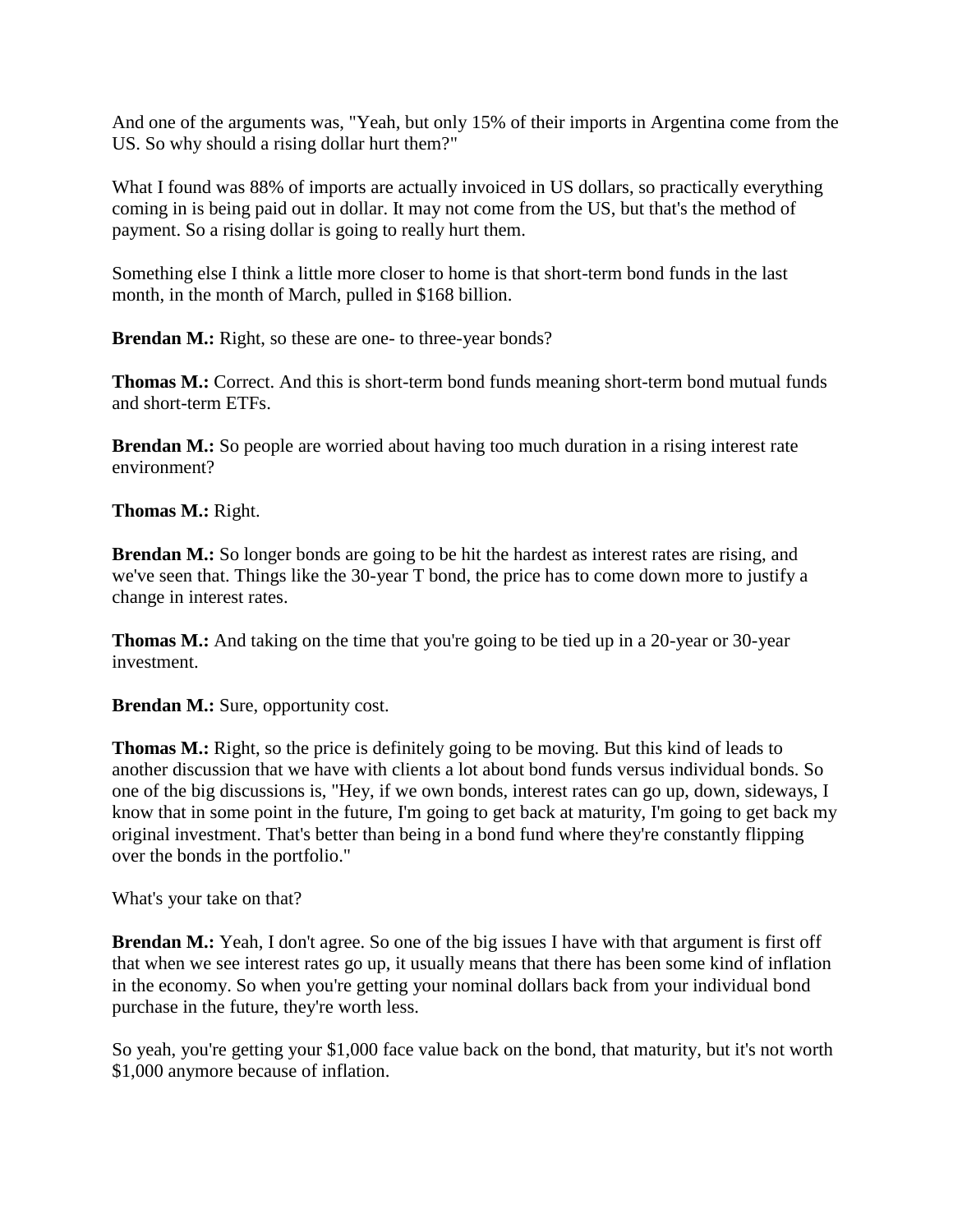**Thomas M.:** People miss that.

**Brendan M.:** Yeah, also, why are we owning the bonds? Because if you're owning ... So I could see a case being made for lining up a need in the future, like you know your kid's going to college in 10 years, so you buy a 10-year bond. And you know exactly what you're going to have 10 years from now. Great.

Most people don't own bonds for reasons like that. They own them constantly in their portfolio. They want constant exposure to some degree because they're using them to offset the stock risk. They're using it to diversify.

In that case, you're going to take your dollars that you get at the end of the bond terms and roll it into a new bond, which you could've done at any point over the life of that bond itself. That's exactly what a bond fund does for you, actually.

**Thomas M.:** So they're picking up the additional yield as you go further along.

**Brendan M.:** So when rates are going up, you're going to take initial losses in the short term for the first year or two if this is like a constant, rising-rate environment. You're going to take initial losses as the interest rate moves happen, but as that portfolio of bonds has issues coming due, they're rolling over into new bonds with higher-yield payments.

And those higher-yield payments are eventually making up for the principal losses that you took along the way. So you start coming out breakeven, positive, even in a rising-rate environment. And you're doing it at a very low cost, which you are not going to do owning individual bonds.

**Thomas M.:** Well, we've been saying all along. Before we walked into the room to record, Brendan and I have both said this on different videos and podcasts, that bonds trade by appointment. And that's something that we're going to get to in a later podcast as well. So it's important to understand that the value you see on your statement may not accurately reflect what the bond is worth today.

And so applying this whole idea that you just laid out towards short-term bond funds, if you've invested in a short-term bond fund and they own things that come due in 6 months, 12 months, 18 months, 2 years, they're going to be very quickly capturing higher and higher yields.

So those short-term bond funds are going to reflect a lot faster increases in rates.

**Brendan M.:** Right. Also, part of me ... And this is just silly contrarianism. I have nothing to back this up. But if people are going to the short end of the duration spectrum, it almost leads me to believe that this risk is overblown and that people are going to regret this like they have for the last ... Rates have been rising now for a year and a half or so, but before that, you heard for a decade how interest rates had to come up.

They had to come up, and they had to come up. And meanwhile, people who just hung out in their bond funds and let them do their job were perfectly fine and made good money doing it. So